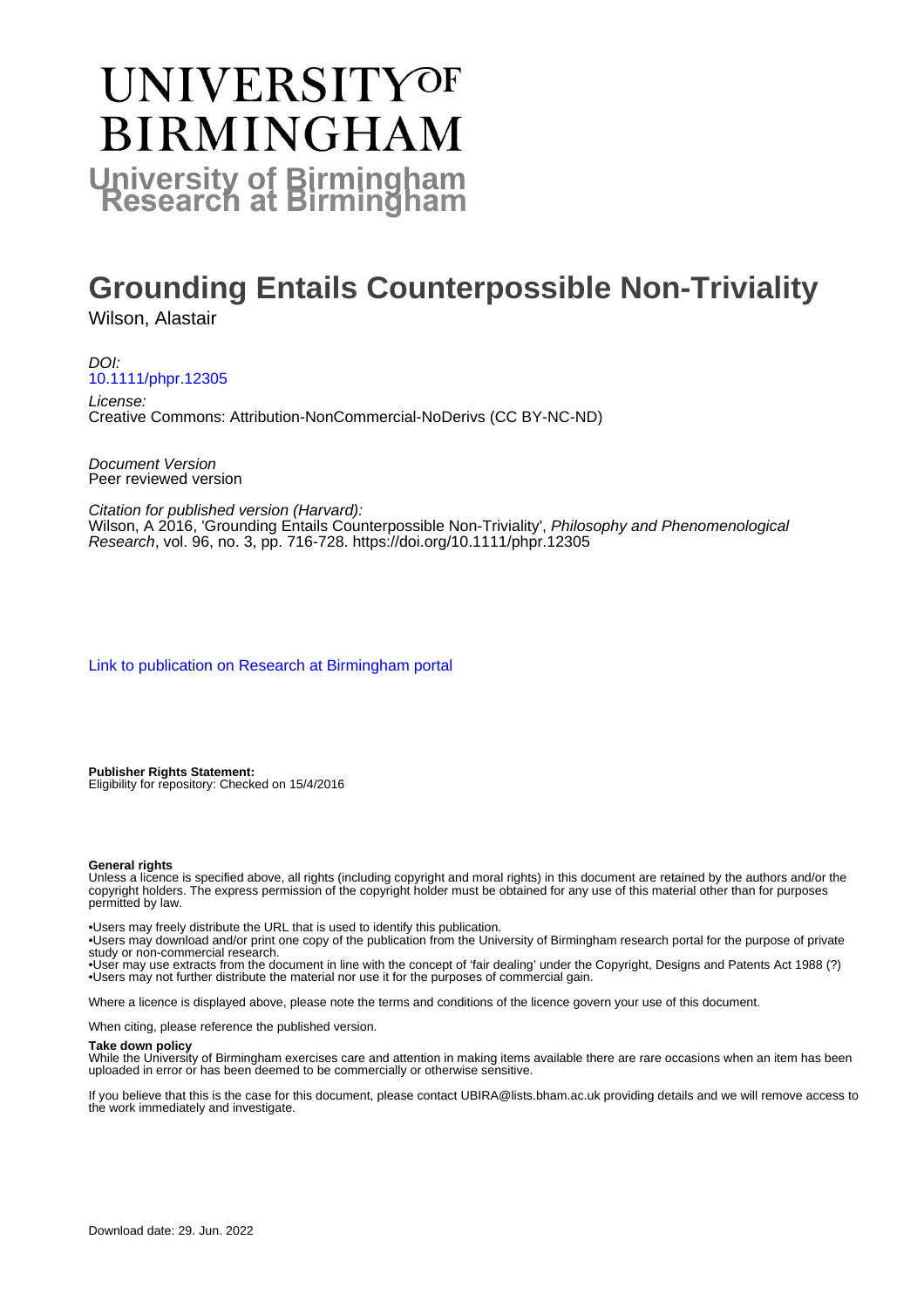# Grounding Entails Counterpossible Non-Triviality

Forthcoming in *Philosophy and Phenomenological Research*

Alastair Wilson

University of Birmingham & Monash University

## $3^{\rm rd}$  April 2016

Abstract: This paper outlines a non-reductive counterfactual account of grounding along interventionist lines, and uses the account to argue that taking grounding seriously requires ascribing non-trivial truth-conditions to a range of counterpossible counterfactuals. This result allows for a diagnosis of a route to scepticism about grounding, as deriving at least in part from scepticism about non-trivial counterpossible truth and falsity.

#### 1. Introduction

 It is part of the folklore of contemporary metaphysics that grounding goes beyond any purely modal connection such as one-way supervenience (Bennett & McLaughlin 2005). Many of the classic examples that underwrite this folklore are due to Kit Fine (e.g. Fine 2001). Necessarily, Singleton Socrates exists *iff* Socrates does; so no two worlds can differ with respect to whether Singleton Socrates exists without differing with respect to whether Socrates exists, and vice versa. Thus there is *twoway* supervenience between the existence of Socrates and the existence of Singleton Socrates. If the latter is grounded in the former without the former being grounded in the latter, as intuition suggests, then grounding is not one-way supervenience.

 There is more, though, to our ordinary modal thought than one-way supervenience. Counterfactuals offer a promising route to getting a handle on the notion of grounding, and this paper outlines a non-reductive counterfactual account of grounding. Accepting non-trivial counterpossibles opens the way for counterfactual-based treatments of the difficult cases that sank the one-way supervenience analysis of grounding. Although grounding cannot be characterized in terms of necessitated material conditionals (strict conditionals) as in the supervenience approach, it can be characterized in terms of distinctive patterns of counterfactual conditionals. This approach, inspired by recent interventionist theories of causation, retains some of the spirit of the supervenience analysis: the ideological resources to which the approach appeals are just those of our ordinary counterfactual thinking, allowed to range beyond the limits of the possible.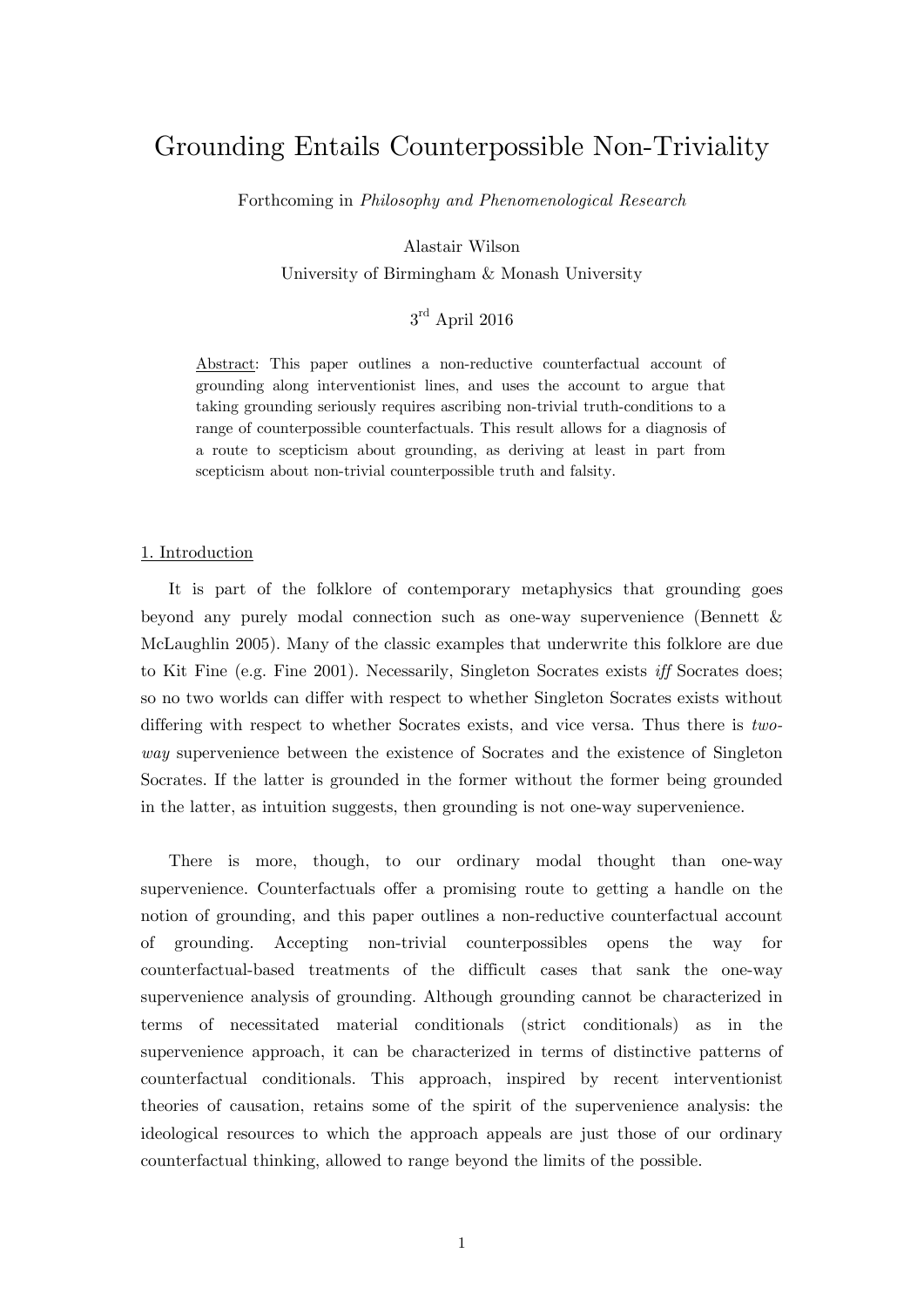The interventionist approach to grounding is described in §2 and applied to some examples in §3. The core of the paper is  $\S 4$ , in which I argue that modelling the structure of grounding cases requires ascribing non-trivial truth-conditions to a range of counterpossible interventionist counterfactuals. §5 connects the discussion to the recent debate over the (non-)triviality of counterpossibles, and §6 is a conclusion.

#### 2. Interventionism about Grounding

1

Grounding and causation appear to have a lot in common. Their surface similarities—for example, our use of 'because' in connection with both notions—are obvious, but the commonality between the notions can potentially be traced deeper.<sup>1</sup> Here is a brief but illustrative list of their shared features. The relations of (strict) grounding and causation are both ordinarily thought to form partial orders; however, transitivity and anti-symmetry can be challenged for each notion by appeal to analogous types of cases, and structurally similar responses are available to these challenges. Likewise, structurally similar puzzle cases challenge counterfactual analyses for the two notions. Grounds and causes can both be informatively cited in explanations, and they stand in similar relations to laws, necessity and inference. The analogy with sufficient cause is often used to introduce the notion of full ground. Finally, and more elusively, both grounding and causation seem ʻspooky' in a way that troubles austere empiricists.

The apparently systematic analogy between grounding and causation suggests that we might look to our well-developed menu of theories of causation counterfactual theories, process theories, agential theories, and the like—in understanding the notion of grounding. This way of proceeding allows us to remain neutral about the basis for the grounding-causation analogy. Perhaps the two notions are analogous because they are species of some common genus of determination relation (Schaffer forthcoming, Bennett forthcoming), or perhaps they are analogous because grounding is a type of causation (A. Wilson MS), or perhaps there is no further explanation to be given for the analogy between them (Fine 2012). For present purposes, we can set this issue aside. To the extent that grounding and causation are similar to one another, similar theoretical tools ought to be useful for understanding them. $^{2}$ 

<sup>&</sup>lt;sup>1</sup> The analogy between grounding and causation has recently been mapped out in detail by Schaffer (forthcoming) and by A. Wilson (MS).

 $2^2$  To be precise, I will be assuming that causation and grounding are analogous at least with respect to their relationship with counterfactuals. My argument is compatible with the notions being disanalogous in various other respects: for example, in respect of their relation to energy-momentum transfer or in respect of our epistemic access to their instances.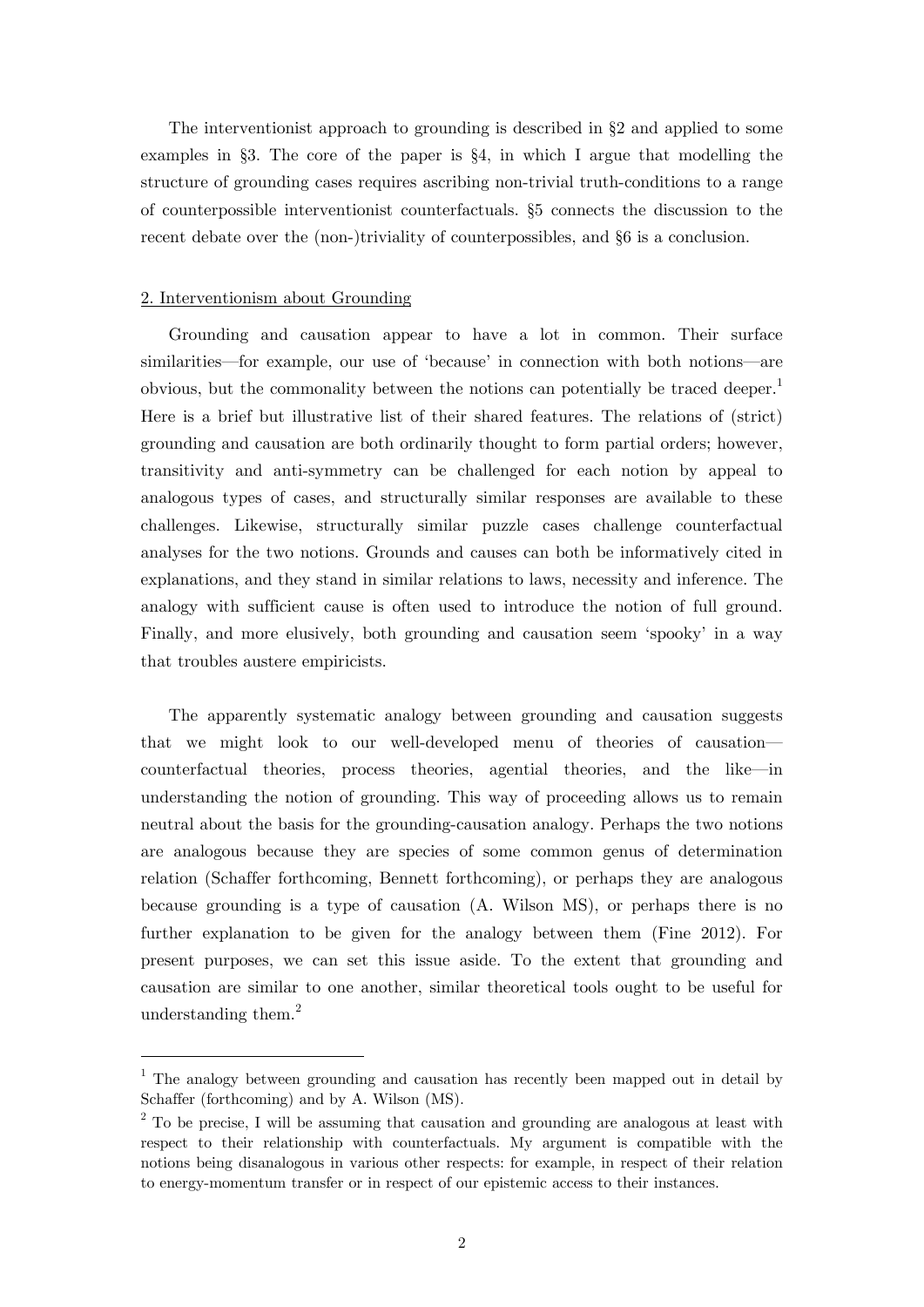I will focus on the *interventionist* approach to causation, associated especially with Woodward (2003), Hitchcock (2001), and Pearl (2009). Interventionism does not comprise a straightforward reduction of causation to counterfactual dependence. Nonetheless, it is still a form of counterfactual theory since it involves a non-trivial ʻsystematic connection between causal claims and certain counterfactuals' (Woodward 2003, p.70). My strategy will be to chart a similarly systematic connection between grounding claims and their corresponding counterfactuals.

As with David Lewis's original counterfactual theory of causation (Lewis 1973b), interventionists focus on a restricted range of counterfactuals in order to avoid spurious causal dependencies arising from what Lewis calls *back-tracking counterfactuals* (Lewis 1973a, 1979/1986). To encode the distinction between backtrackers and non-back-trackers, interventionists make use of *causal models* consisting of a set of *variables*, a set of *structural equations* relating the variables, and an *assignment* of actual values to the variables. According to my interpretation of interventionism, the difference between back-tracking and non-back-tracking counterfactuals is derived from a more basic distinction between inappropriate and appropriate models. Non-back-tracking counterfactuals are those with an antecedent specifying an intervention on some variables in an appropriate model, and with a consequent specifying some values for other variables in that model. Interventionists offer no independent characterization of appropriateness; an appropriate model is just one which correctly captures the causal structure of the situation modelled.

We may reasonably ask what is being taken as primitive by interventionists—are the truth-conditions for interventionist counterfactuals specified in terms of metaphysically prior causal relations between variables in a causal model, or are the causal models instead reducible to primitively true interventionist counterfactuals? Woodward (2003) offers interventionism as a non-reductive analysis—as exposing a bi-directional relationship of conceptual interdependence with no priority running either way. I propose to think of the interventionist proposal somewhat differently, as remaining *non-committal* between alternative directions of explanation. The interventionist framework can be used to reduce causation to counterfactuals, or to specify truth-conditions for an interesting class of counterfactuals in causal-theoretic terms, or to articulate a two-way interdependence. My use of the framework will be neutral between these approaches, since the arguments that follow require only a connection between causation and counterfactuals that holds under all three interpretations. By taking this line, interventionists can exploit the connection between causation and counterfactuals without having to settle on which is ultimately to be reduced to which.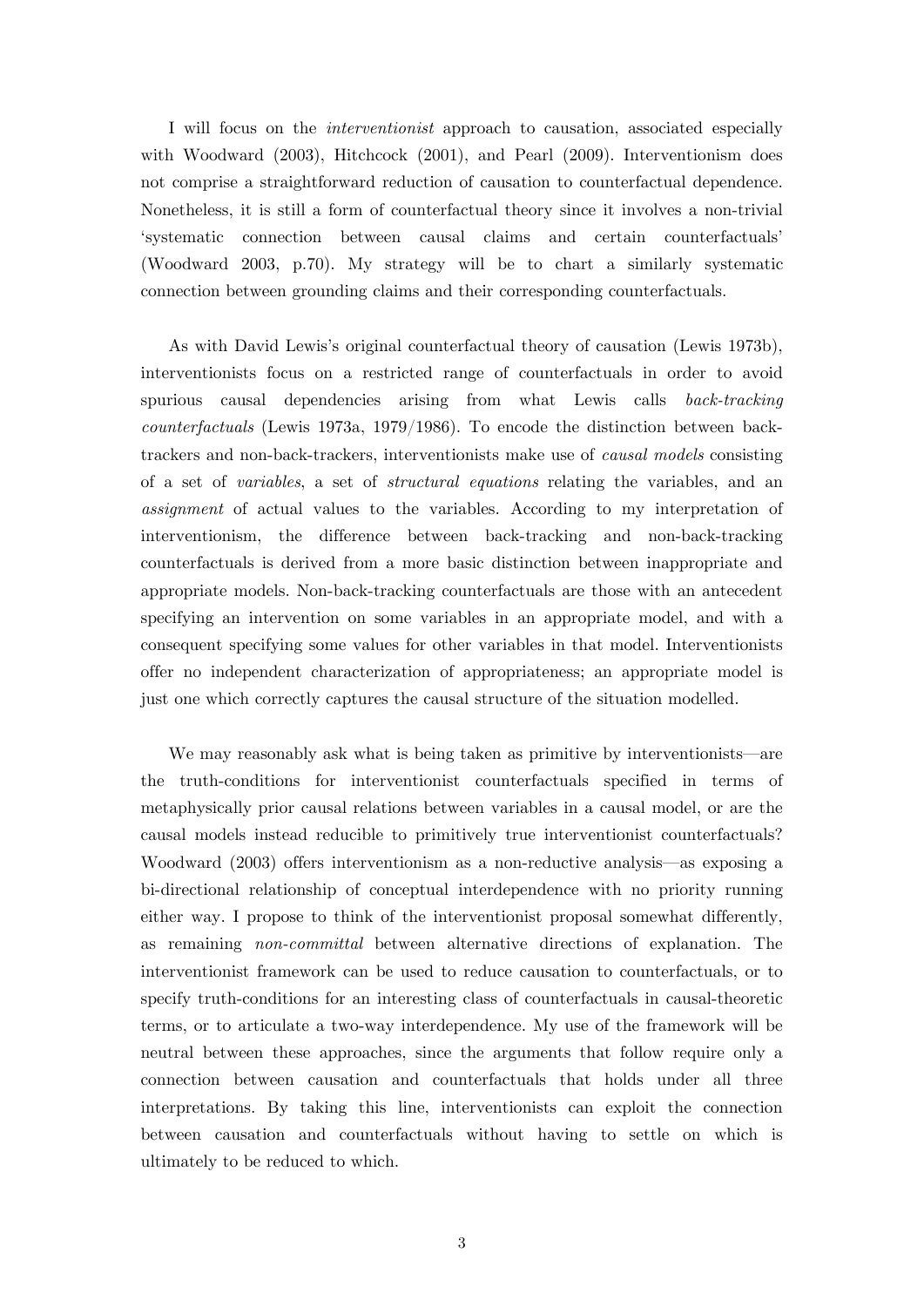The notion of an intervention does a lot of work for interventionists. In effect, it plays the role allotted to small miracles in the Lewisian semantics for non-backtracking counterfactuals (Lewis 1973a, 1979/1986), the role of specifying that the antecedent be realized in a way that does not ʻdrag along' unwanted causal history. An intervention is a ʻclean' alteration of the value of a particular variable that does not affect the values of upstream causal variables: for example, an intervention on the reading of a barometer leaves unchanged both the pressure in the room and the barometer's own causal origins. It is immediately apparent that a characterization like this will not issue in a reductive theory of causation, since the notion of an intervention (a specific type of *alteration* of a variable value) is explicitly causal<sup>3</sup>. Nonetheless, interventionists typically maintain that their account is still informative because it shows us how various distinct causal claims are conceptually connected to one another. The approach will deliver verdicts about specific causal dependencies once we have specified an appropriate causal model.

In light of the close analogy between causation and grounding, if the nonreductive interventionist approach is helpful for explicating causation then it ought also to be helpful for explicating grounding. By applying interventionism to grounding scenarios, we might hope to derive some informative results about the nature of grounding. That will be my approach in the rest of this paper.

## 3. Grounding Models

1

From an interventionist perspective, the counterfactual dependency judgments entailed by grounding claims will be underwritten by a particular *grounding model*. In a companion paper (A. Wilson MS) I give several examples of grounding models, making use of the flexibility of the structural-equations framework to capture cases including grounding by omission, grounding by prevention, grounding pre-emption and grounding overdetermination. For present purposes we need only see how the interventionist approach applies to straightforward cases of grounding, since even the simplest grounding models suffice to reveal counterpossible non-triviality when looked at through the interventionist lens. The models presented in this section will serve to introduce the systematic connection between structural-equation models and interventionist counterfactuals and to clarify the notion of a grounding intervention; and, in §4, the models will be used to frame my main argument concerning counterpossible non-triviality.

 $3$  Reutlinger (2012) argues that the notion of an intervention can be dispensed with to deliver a bare counterfactual theory that yields truth-conditions for causal claims equivalent to those yielded by Woodward's theory; nonetheless, the resulting theory still fails to be reductive since it relies on a primitive distinction between appropriate and inappropriate models.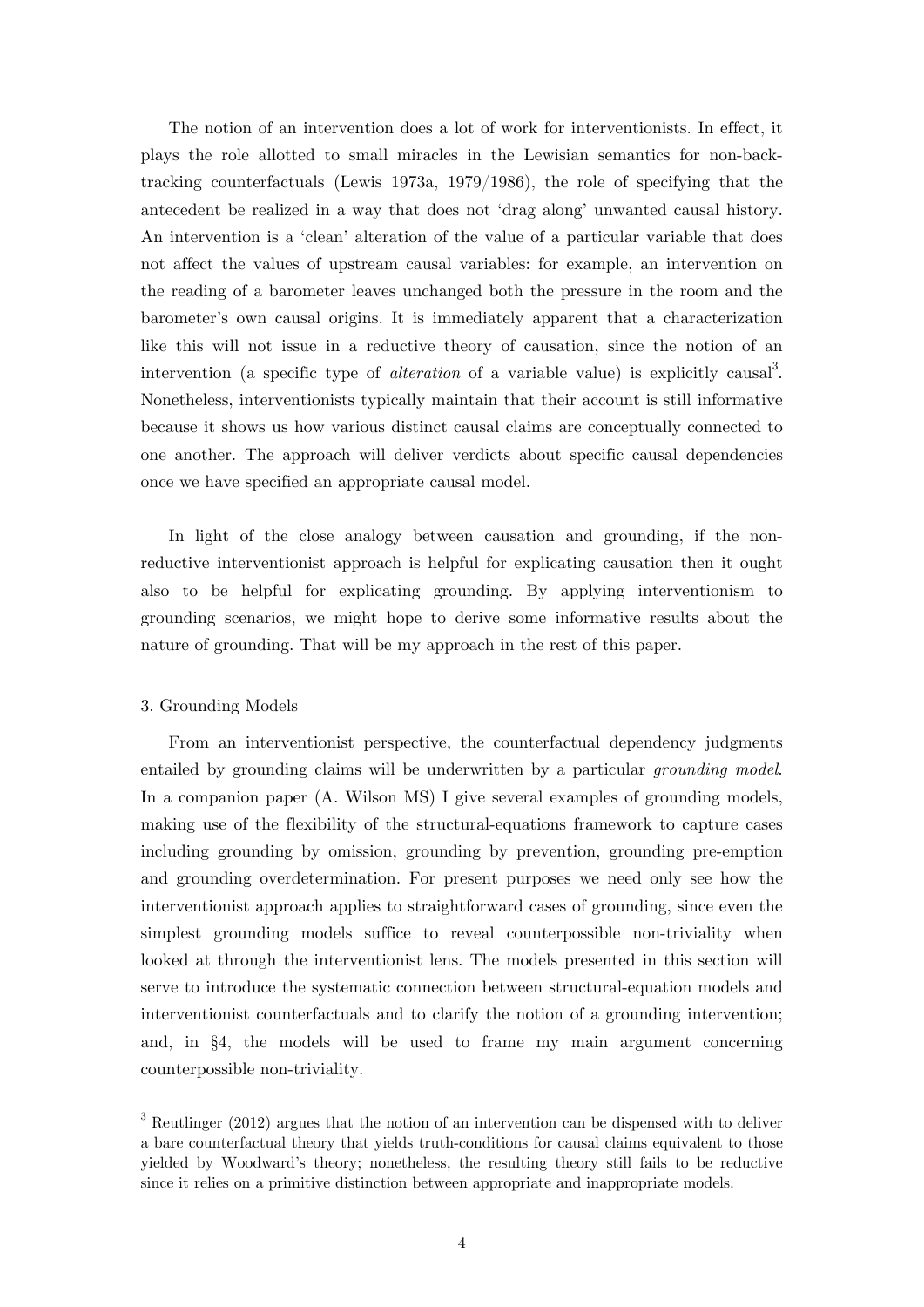Every structural-equations model, formally speaking, consists of a set of variables representing features of reality, a set of structural equations linking the values of the variables according to the causal/grounding structure of reality, and an assignment function specifying which values the variables actually take. We may think of each variable as a question, and of the possible values of each variable as the various possible answers to that question (Briggs 2012a). Variables may in general be either discrete (whether Socrates exists) or continuous (how tall Socrates is). The facts that stand in grounding relations, in this framework, are thus identified with questionanswer pairs: think of them, if you like, as ʻthe fact that answer A is the correct answer to question  $Q'$ . For yes/no questions, we conventionally assign a value of 1 for ʻyes' and 0 for ʻno'.

The structural equations of a model are written in the form  $A=f(B,C,\ldots)$ . It is important to note that this  $\equiv$  does not denote identity, or indeed any symmetric relation. Instead, according to interventionists it expresses the asymmetric counterfactual dependence of variable A on variables B, C, …. Accordingly, each individual structural equation within a model encodes a set of counterfactuals of the form: *if B, C,* … *were set to values b, c,* … *by an intervention, A would take value f(b,c,*…*)*. Complex structural-equations models encode many such sets of counterfactuals. The central role played by these counterfactuals in the interventionist framework is what marks it out as part of the broad tradition of counterfactual approaches to causation. For the standard philosophical account of interventionist counterfactuals, see Woodward (2003 p.59-61); for detailed explorations of their semantics, see Briggs (2012a) and Santorio (MS).

The structural equations and assignment function of a structural-equations model may be represented by a directed graph with actual variable values at nodes. (The causal modelling literature, being oriented towards practical applications, tends to ignore possible cases of causal loops by requiring the graphs also to be acyclic.) Such graphical visualizations, while heuristically useful, leave out important aspects of the structural-equations models: the visualizations do not represent the alternative values that a variable could have taken, or the dependency relations between these unactualized variable values. Accordingly, many distinct causal models may correspond to a single directed acyclic graph, and we will also need to provide a full set of structural equations to properly characterize our grounding models.

The simplest possible type of case of causation involves one fact being a sufficient cause of another: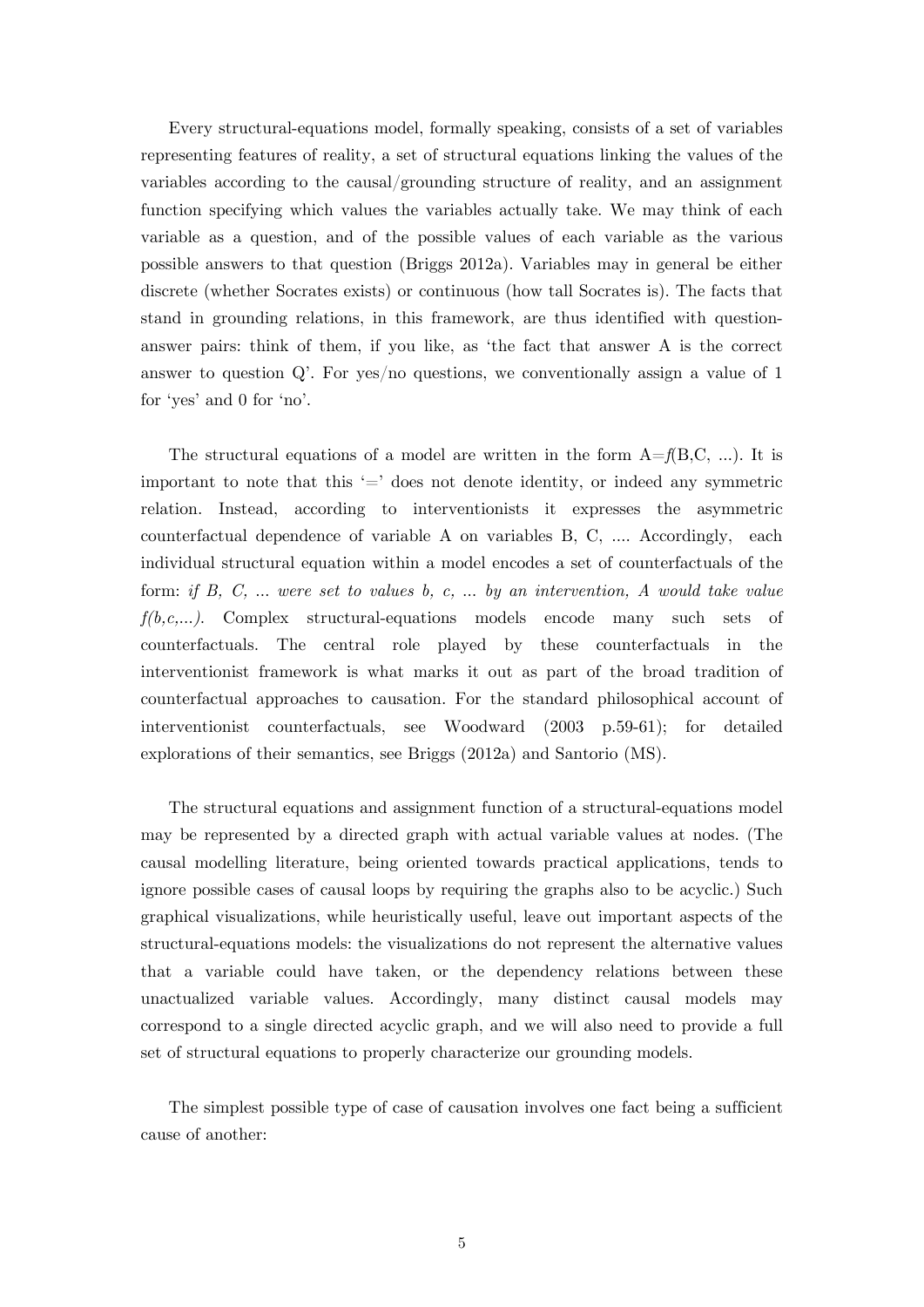Models with exactly the same structure also describe the simplest possible cases of one fact being a full ground of another. All that changes is the variables involved. In one of the most notorious of all grounding cases, the existence of Socrates is taken to fully ground the existence of Singleton Socrates (the impure singleton set containing Socrates as a member). Singleton Socrates exists *because* Socrates does:

#### *Singleton*

C: Whether Socrates exists

E: Whether Singleton Socrates exists

Another classic application of grounding ideology is to the determinate/determinable relationship. According to the standard line of thought: being red is a way of being coloured, so a red brick gets to be coloured in virtue of being red. Accordingly the brick's being red is taken to fully ground the brick's being coloured. The brick is coloured *because* it is red:

#### *Colour*

C: Whether the brick is red

E: Whether the brick is coloured

 To draw conclusions about grounding from considering these grounding models, we must turn to interventionism's distinctive twist: a systematic connection between structural-equations models and a special class of *interventionist counterfactuals*. The next section looks at the interventionist counterfactuals associated with grounding models, and shows that even the simplest grounding models encode non-trivial differences in truth-values amongst counterpossible counterfactuals.

#### 4. Interventionist Counterfactuals

 Early counterfactual accounts of causation suffered from the *problem of asymmetry*: while causal dependence is (at least by and large) an asymmetric matter, often the counterfactuals used to analyse causation appear to hold true symmetrically. For example, while the judgment that had I not slipped I would not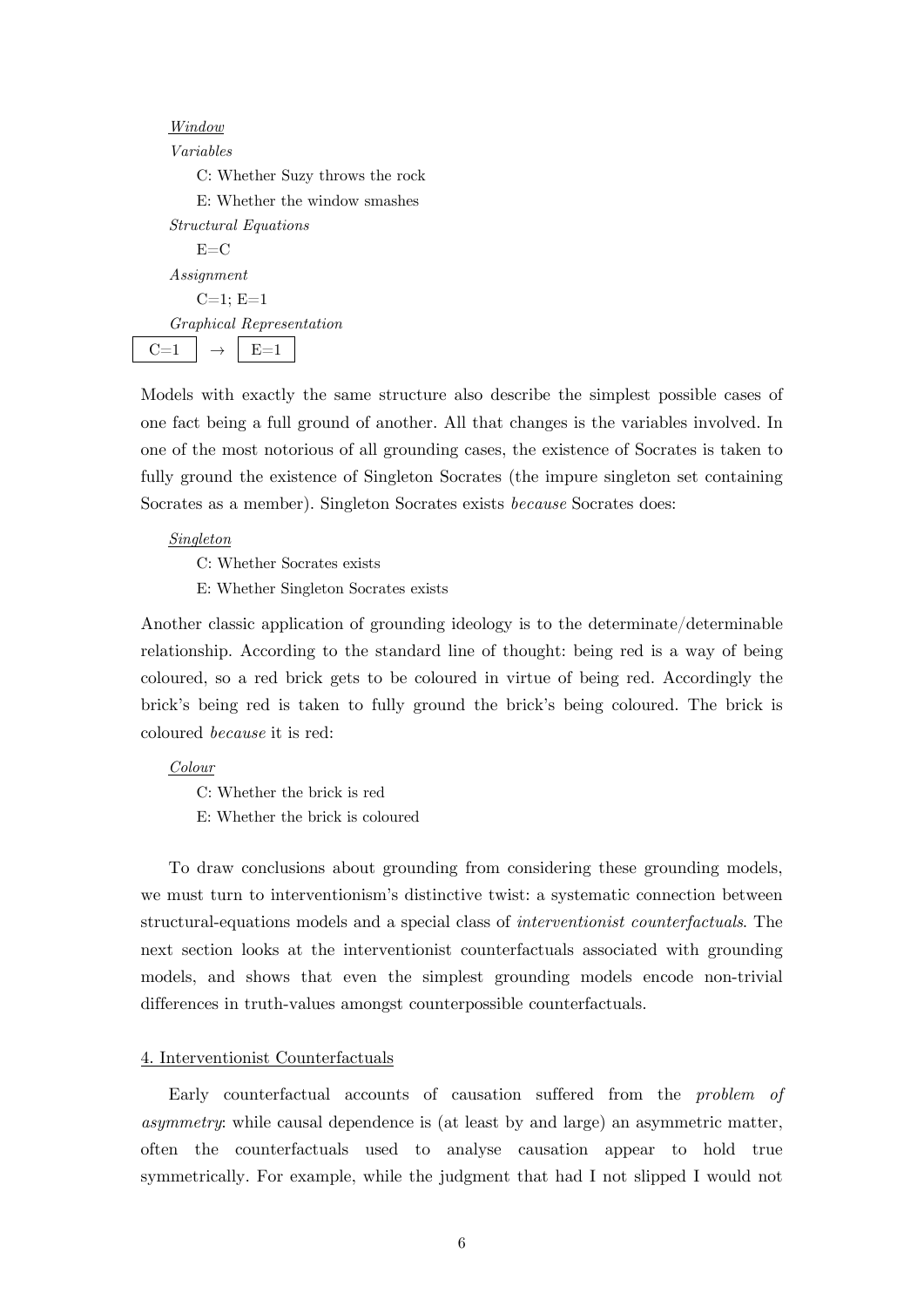have fallen might be taken to support my slip being a cause of my fall, it may be equally true in certain scenarios that had I not fallen I would not have slipped. (Perhaps I was walking on open ice, and the slightest slip would certainly have resulted in a fall.) But the fall does not cause the slip in those scenarios. In recognition of the problem of asymmetry, Lewis restricted his original counterfactual analysis of causation (Lewis 1973b/1986) so that only a special class of non-backtracking counterfactuals were sufficient (if true) for causal dependence to obtain. Unfortunately, Lewis never succeeded in specifying the class of non-back-tracking counterfactuals in a satisfactory and non-circular way (see Elga 2001 for discussion).

 The appeal to structural-equation models provides interventionists with a distinctive solution to the problem of asymmetry. The interventionist account of causation uses structural-equations models to encode asymmetric patterns of counterfactuals of a special type: *interventionist counterfactuals*. These are counterfactuals with antecedents corresponding to combinations of interventions on model variable values and with consequents corresponding to combinations of model variable values. Our familiar causal locutions are then analyzed directly in terms of interventionist counterfactuals. True interventionist counterfactuals can suffice for relations of causal sufficiency or dependence of various kinds between the relevant variables; counterfactuals that are not interventionist counterfactuals do not suffice for causal relations of any kind. We can likewise understand our grounding models as encoding an asymmetric pattern of interventionist counterfactuals.

 Starting with a grounding model, a clear distinction can be drawn between interventionist counterfactuals (those with antecedents specifying interventions on model variables and with consequents specifying values for model variables) and other counterfactuals. Recall the Singleton model from the previous section:

## *Singleton Variables*

C: Whether Socrates exists E: Whether Singleton Socrates exists *Structural Equations*   $E=$ C *Assignment*  $C=1; E=1$ *Graphical Representation*   $C=1$   $\rightarrow$   $E=1$ 

This grounding model, given an interventionist reading, encodes a range of interventionist counterfactuals. Their truth-values are determined by starting with the model, implementing the interventions specified in the antecedent on the actual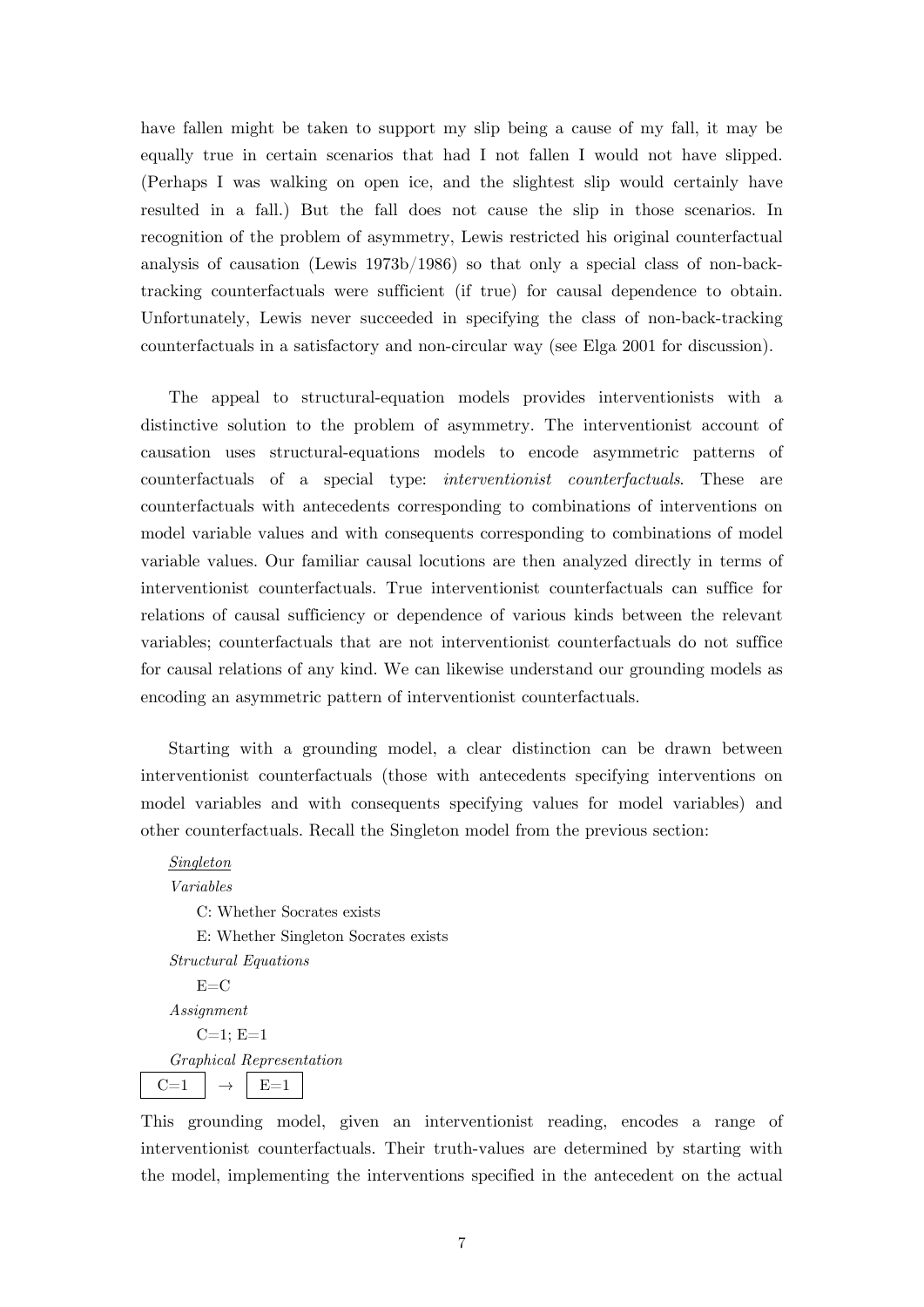assignment of variable values, and then following up the downstream<sup>4</sup> consequences of these interventions according to the structural equations of the model. The interventionist counterfactual is true if and only if this procedure yields an assignment of values to variables that verifies the consequent. So we have:

- **CF1.** *If an intervention had prevented Socrates from existing, then Singleton Socrates would not have existed. — True*
- **CF2.** *If an intervention had prevented Socrates from existing, then Singleton Socrates would have existed. — False*
- **CF3.** *If an intervention had prevented Singleton Socrates from existing, then Socrates would not have existed. — False*
- **CF4.** *If an intervention had prevented Singleton Socrates from existing, then Socrates would have existed. — True*

CF1 and CF2 are not counterpossibles: there is nothing metaphysically impossible about the intervention that prevents Socrates' existence<sup>5</sup>. However, evaluating the antecedents of CF3 and CF4 *does* take us to a metaphysically impossible assignment of values to variables. The intervention specified by their antecedents results in a situation in which Socrates exists but lacks a singleton set, and this requires breaking a metaphysically necessary connection between material objects and sets.

Why does the intervention specified by the antecedent of CF3 and CF4 give rise to a metaphysically impossible scenario, when there are metaphysically possible ways for Singleton Socrates to fail to exist? The answer is that interventions characteristically alter the value of the target variable, *but not via any of the pathways internal to the model*. Rather, interventions involve the action of an external influence that is not explicitly represented by the model, and which severs some dependencies encoded in the structural equations of the model. In the Window case (see §3), intervening on whether the window breaks severs the connection expressed by the structural equation  $E=C'$ . If Suzy throws, but a freak gust of wind diverts her rock, then  $C=1$  but  $E=0$ . The intervention therefore falsifies this material conditional: "if C takes value 1, then E takes value 1". But the material conditionals associated with models of full grounding are intended to be necessary truths. On

<sup>&</sup>lt;sup>4</sup> 'Downstream' is to be understood as being fixed by the structural equations of the model. In the causal case, the downstream direction typically aligns with the direction of time (although time-travel scenarios, if possible, break that alignment). In the grounding case, the downstream direction typically runs from more fundamental to less fundamental (although grounding loops, if possible, break that alignment). Ultimately, which facts are in reality downstream of which depends on which model is appropriate; appropriateness is taken as primitive by interventionists, in accordance with their non-reductive orientation (see p.3).

<sup>&</sup>lt;sup>5</sup> To simplify matters, I set aside necessitism (the view that everything is necessarily something). See Williamson (2013) and Stalnaker (2012) for discussion.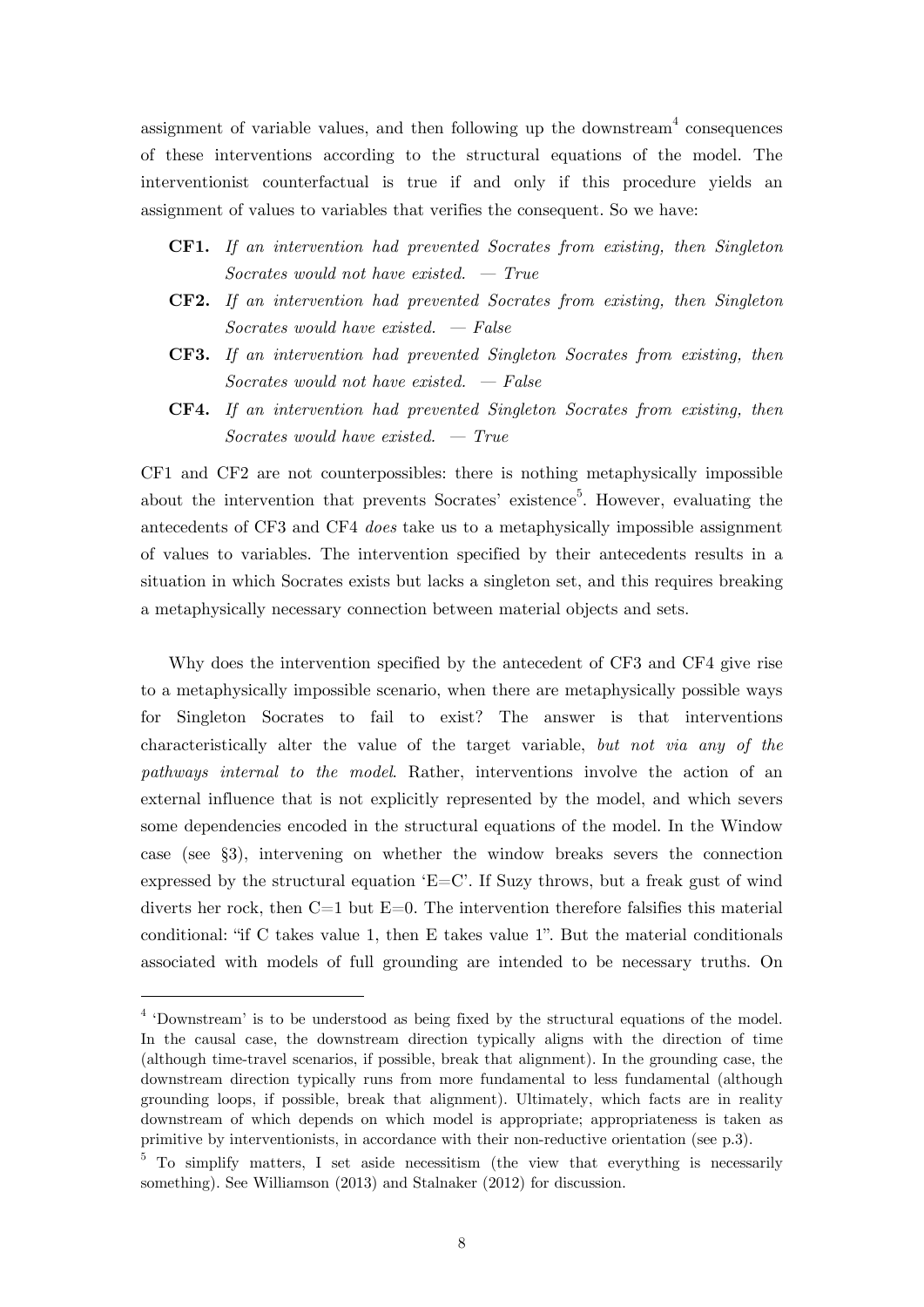orthodox views of grounding, if C fully grounds E then C necessitates  $E^6$  So any intervention on a variable that is fully grounded in some other model variables will falsify some necessarily true material conditional. Any interventionist counterfactual with an antecedent that specifies such an intervention will be a counterpossible.

 Since this point is the core of my argument, it is worth working through in detail. Focus on the falsity of CF3 (*"If an intervention had prevented Singleton Socrates from existing, then Socrates would not have existed"*). This counterfactual is false, according to the grounding model in question, since the variable setting described in the consequent (i.e.  $C=0$ ) is not the result of applying the intervention described in the antecedent (i.e. *set*  $E=0$ ) to our grounding model. The intervention specified by the antecedent is on the variable E (whether Singleton Socrates exists), which is downstream of the variable C (whether Socrates exists) that has its value specified by the consequent. As a result, the antecedent intervention leaves the value of the consequent variable untouched, and the counterfactual comes out false. The falsity of CF3 stands alongside the truth of CF1 as a key part of what the Singleton model represents about the asymmetric grounding structure of the world.

In the Window case, the analogue of CF3 is "if an intervention had prevented the window from smashing, then Suzy would not have thrown the rock". Interventionists rely on the non-trivial falsity of this counterfactual in order to obtain the desired verdict that the smashing does not cause the throwing. It is not a counterpossible: there are plenty of metaphysically possible ways for the window to stay intact even if Suzy throws the rock. (Perhaps the freak gust blows, or Billy opens the window just in time.) But when grounding is concerned, interventions on any variables other than contingent variables with no variables upstream of them will involve falsifying one of the grounding model's structural equations, resulting in metaphysically impossible combinations of variable values. The intervention specified in the antecedent of CF3 and CF4 excises Singleton Socrates from the world, while leaving Socrates in place but lacking a singleton. It thereby breaks the connection captured by the equation  $E=C$ , and entails the falsity of the (putatively necessary) principle of impure set theory that for every concrete object there is a singleton set containing that object.

<sup>6</sup> Parsons (1999) and Briggs (2012b) deny that truthmaking entails the corresponding necessitated material conditional; so if truthmaking is a kind of full grounding then they constitute exceptions to this rule. And Leuenberger (2014) and Skiles (forthcoming) argue directly against the claim that full grounds necessitate that which they ground. However, these authors still grant that at least some cases of grounding do involve necessitation mathematical and logical cases, for example—and models of these cases will encode counterpossible interventionist grounding counterfactuals.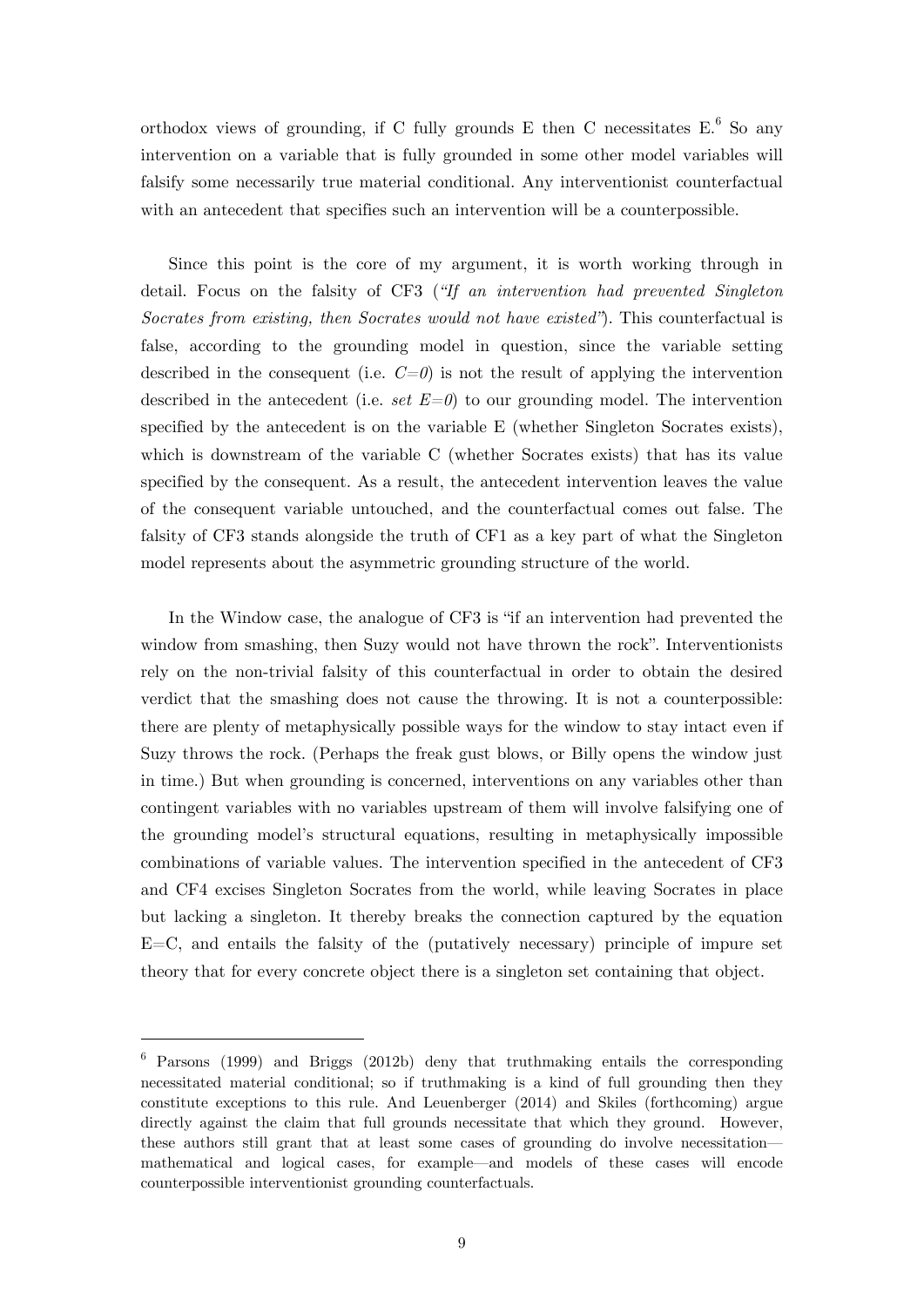As a final illustration, consider the Colour case discussed in the previous section, in which a brick being coloured is grounded in its being red. Consider the analogue of interventionist counterfactual CF3: "*If an intervention had prevented the brick from being coloured, then the brick would not have been red."* According to the Colour model, the variable E (whether the brick is coloured) is downstream of the variable C (whether the brick is red). So intervening on E holds C fixed, giving rise to a situation in which the brick is red but not coloured, and our interventionist counterfactual is a (false) counterpossible: the antecedent intervention falsifies the necessarily true material conditional 'if the brick is red, then the brick is coloured'. Being metaphysically impossible, this intervention is of an unfamiliar sort—it is not a way in which you or I could go about preventing a brick from being coloured!—but the unfamiliarity of the intervention does not prevent us from assessing its counterfactual consequences. My central point stands: the interventionist approach to grounding reveals that cases of full ground place distinctive constraints on what counterfactually follows from certain specific impossible interventions.

 To be clear: the argument of this section is not that the true interventionist counterfactuals, the truth of which supports positive grounding connections, are always counterpossibles. CF1 and CF2 have antecedents that specify a metaphysically possible intervention. But since the grounding dependency involved in Singleton is required to be one-way, the model must fix truth-values for CF3 and CF4 also—and these counterfactuals are counterpossibles. So non-trivial grounding models do generically involve non-trivial counterpossible truth and falsity.<sup>7</sup>

### 5. Counterpossible Triviality

1

Counterpossible counterfactuals pose a difficult philosophical puzzle. Familiar semantic accounts of counterfactuals in terms of possible worlds break down when applied to counterpossible counterfactuals, for obvious reasons; and non-trivial counterpossibles falsify some natural principles connecting counterfactuals with the logic of metaphysical modality (Williamson 2008). In the light of such problems, a popular and strikingly simple response has been to regard all counterpossible conditionals as trivially true. Our differential responses to counterpossibles can then be explained away on pragmatic grounds. Call this the *conservative* approach.

 $7$  There may be some exceptions to this generic if there are cases of partial grounding without full grounding; Leuenberger (MS) argues for the possibility of such cases. I need not take a stand on their possibility here; my argument goes through for any non-trivial grounding model (that is, for any model that appropriately represents a case of full grounding).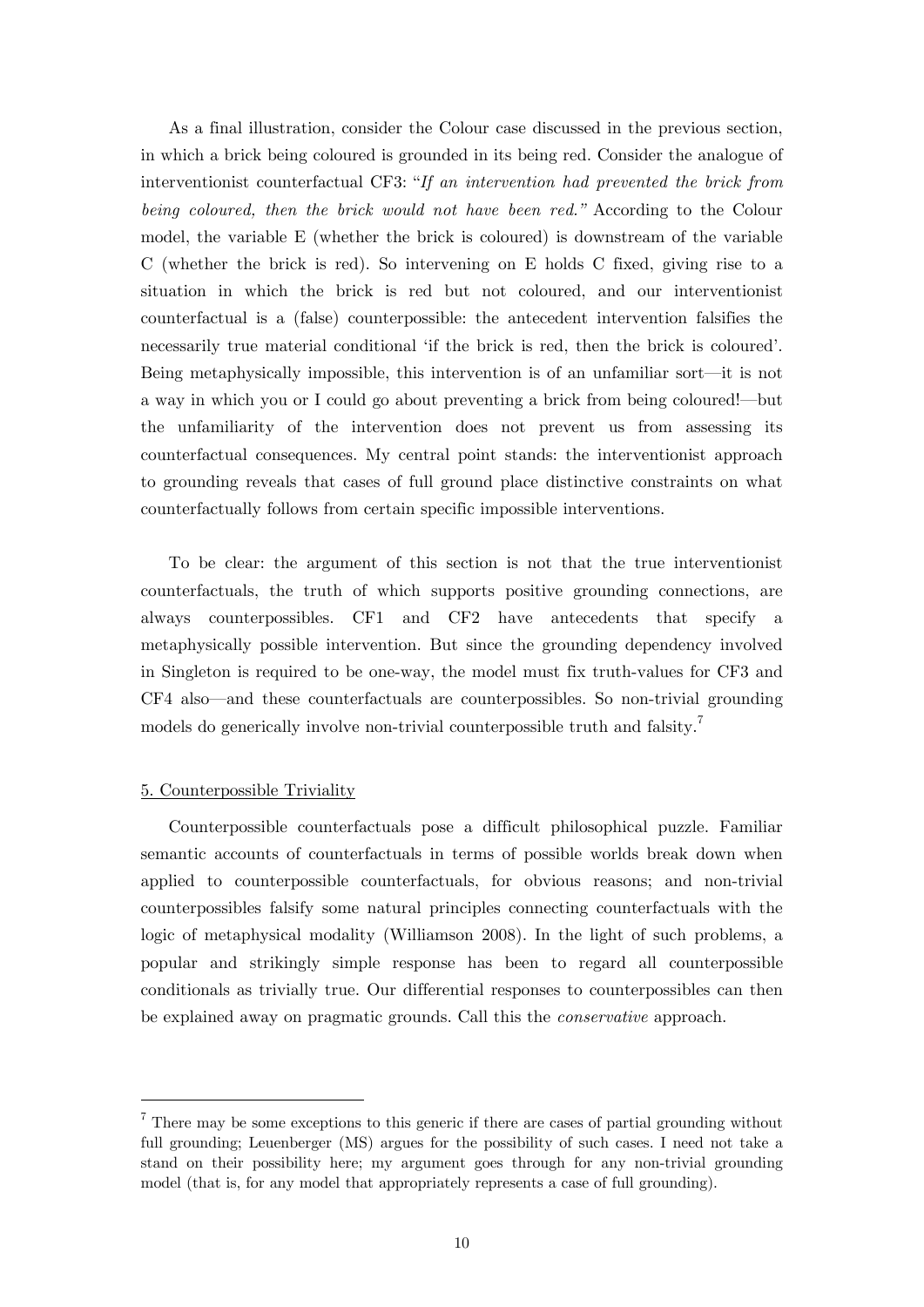David Lewis was a conservative: he described himself as "fairly content to let counterfactuals with impossible antecedents be vacuously true" (Lewis 1973 p.25), noting that this approach is enforced (at least for inconsistent antecedents) by the combination of *ex falso quodlibet* and the attractive thesis that counterfactuals where the antecedent logically implies the consequent are automatically true; though he also called these reasons "less than decisive" (*ibid.* p.25). Stalnaker (1996a) adopts a similar position, for similar reasons. Conservatism has also recently been fiercely defended by Timothy Williamson, who writes:

The logic of quantifiers was confused and retarded for centuries by unwillingness to recognize vacuously true universal generalizations; we should not allow the logic of counterfactuals to be similarly confused by unwillingness to recognize vacuously true counterpossibles.

#### Williamson (2008) p.175

Adopting the conservative view trivializes the interventionist counterfactuals associated with cases of ground. If an intervention were to prevent there from being any sets, there would still be Socrates, right enough; but it is also true on the conservative view that, if an intervention were to prevent there from being any sets, then there would *not* be Socrates. Conservatism about counterpossible counterfactuals undermines the differences in truth-value between interventionist counterfactuals that are essential for providing structure to grounding models.

Of course, not everyone agrees that counterpossible counterfactuals have trivial truth-conditions. I will use the term ʻliberal' to cover those philosophers, such as Priest, Nolan, Fine, Goodman, and Brogaard & Salerno, who affirm that there are some true counterpossibles as well as some false counterpossibles. Several advocates of this program (Nolan 1997, Goodman 2004, Priest 2005, Jago forthcoming) have developed a framework of *sui generis* impossible worlds to underwrite a familiar closeness-based semantics for assessing counterpossibles, while Restall (1997) proposes instead to reduce impossible worlds to sets of possible worlds.

At this point we come to a parting of the ways. Consider the following argument against counterpossible triviality (similar arguments could be developed using any case of full grounding):

- 1. The interventionist analysis of grounding is correct. (Premise)
- 2. The fact that Socrates exists fully grounds the fact that Singleton Socrates exists, but not *vice versa*. (Premise.)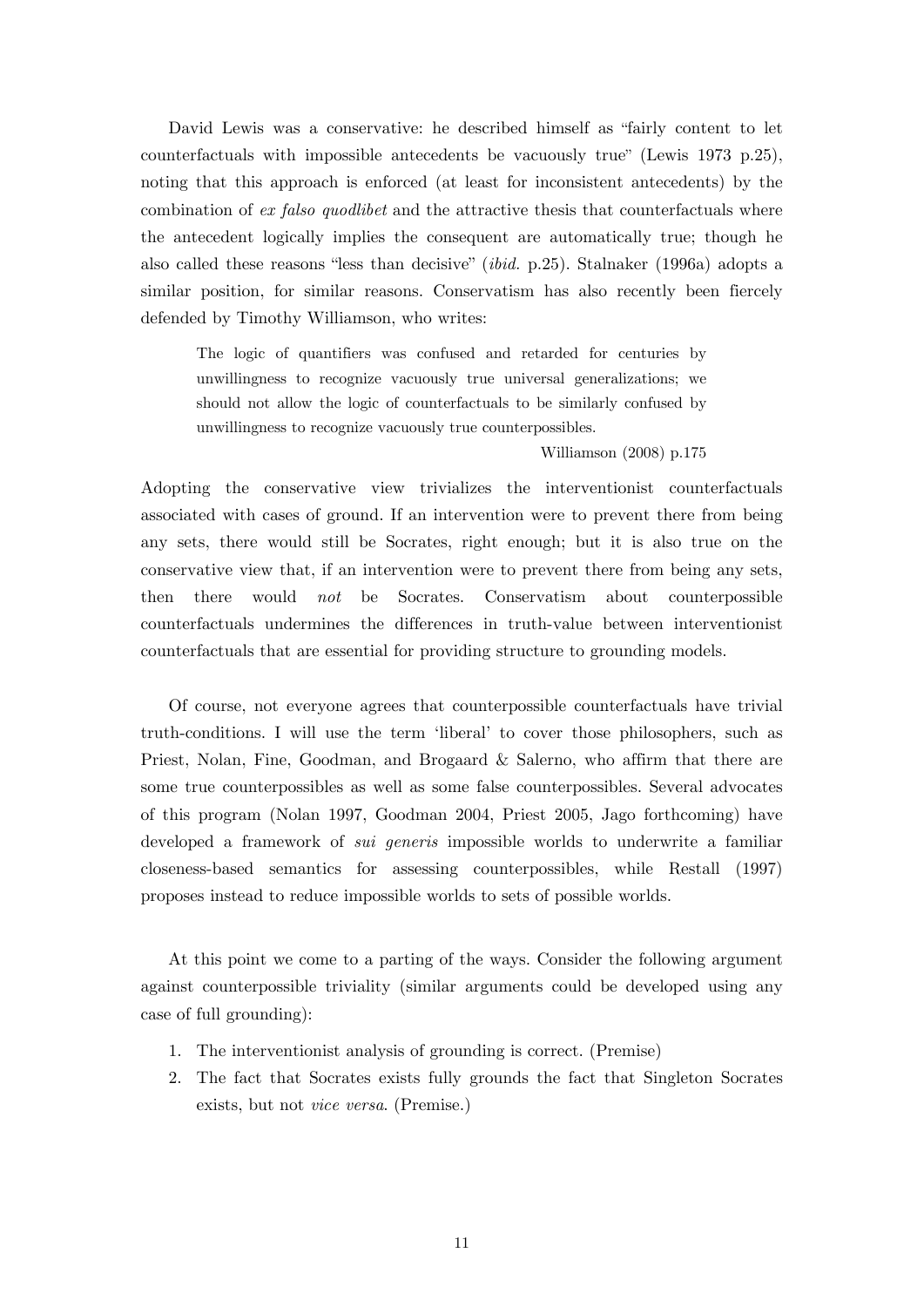- 3. If the interventionist account of grounding is correct, then if A fully grounds B (but not *vice versa*) then an intervention on A would alter the truth-value of B, but not *vice versa*. (Definition of interventionism.)
- 4. It is false that if an intervention had prevented Singleton Socrates from existing, then Socrates would not have existed. (From 1, 2, 3.)
- 5. ʻIf an intervention had prevented Singleton Socrates from existing, then Socrates would not have existed' is a counterpossible. (Premise.)
- 6. Not all counterpossibles are trivially true. (From 4, 5.)

The interventionist treatment of grounding exposes a tension between the popular thesis that there are genuine cases of full grounding and the popular thesis that counterpossibles are trivially true. Sceptics about non-trivial counterpossibles who prize straightforward and elegant connections between metaphysical modality and the logic of counterfactuals will be driven to reject grounding as a useful notion in metaphysics. In contrast, friends of non-trivial counterpossibles may continue to countenance widespread grounding on an interventionist model. They can allow for non-trivial patterns of truth and falsity even amongst counterpossible interventionist counterfactuals, thereby recovering the desired patterns of grounding.

 I will not try to adjudicate the dispute between conservatives and liberals here; it runs much too deep. Instead, I want to use the existence of this dispute to diagnose a potential route to scepticism about grounding. The argument given above provides a rationale for those suspicious of non-trivial counterpossibles to be suspicious of grounding, since it can be seen to carry non-trivial counterpossible commitments. It also provides a rationale for those suspicious of grounding to be suspicious of nontrivial counterpossibles, since non-trivial counterpossibles threaten to let grounding in by the back door. While the former rationale is stronger than the latter—there could be various alternative reasons for rejecting the notion of grounding that keep the back door firmly closed <sup>8</sup>—the existence of these rationales suggests that we should expect a positive correlation between grounding scepticism and counterpossible trivialism. And, in my experience, philosophers do cleave in relatively orderly fashion along these lines. Liberals who are happy with non-trivial counterpossibles also tend to be happy with talk of grounding (Kit Fine, Daniel Nolan, Graham Priest and Jonathan Schaffer are paradigm examples), while

 $8$  Hofweber (2009) and Daly (2012) offer one alternative reason for rejecting grounding talk: that it is unintelligible. My argument could be deployed to support their premise: if nontrivial counterpossible truth and falsity is unintelligible, so is grounding. However, Daly and Hofweber take grounding to be unintelligible for more general reasons that could motivate a rejection of grounding even for those content with non-trivial counterfactual truth and falsity.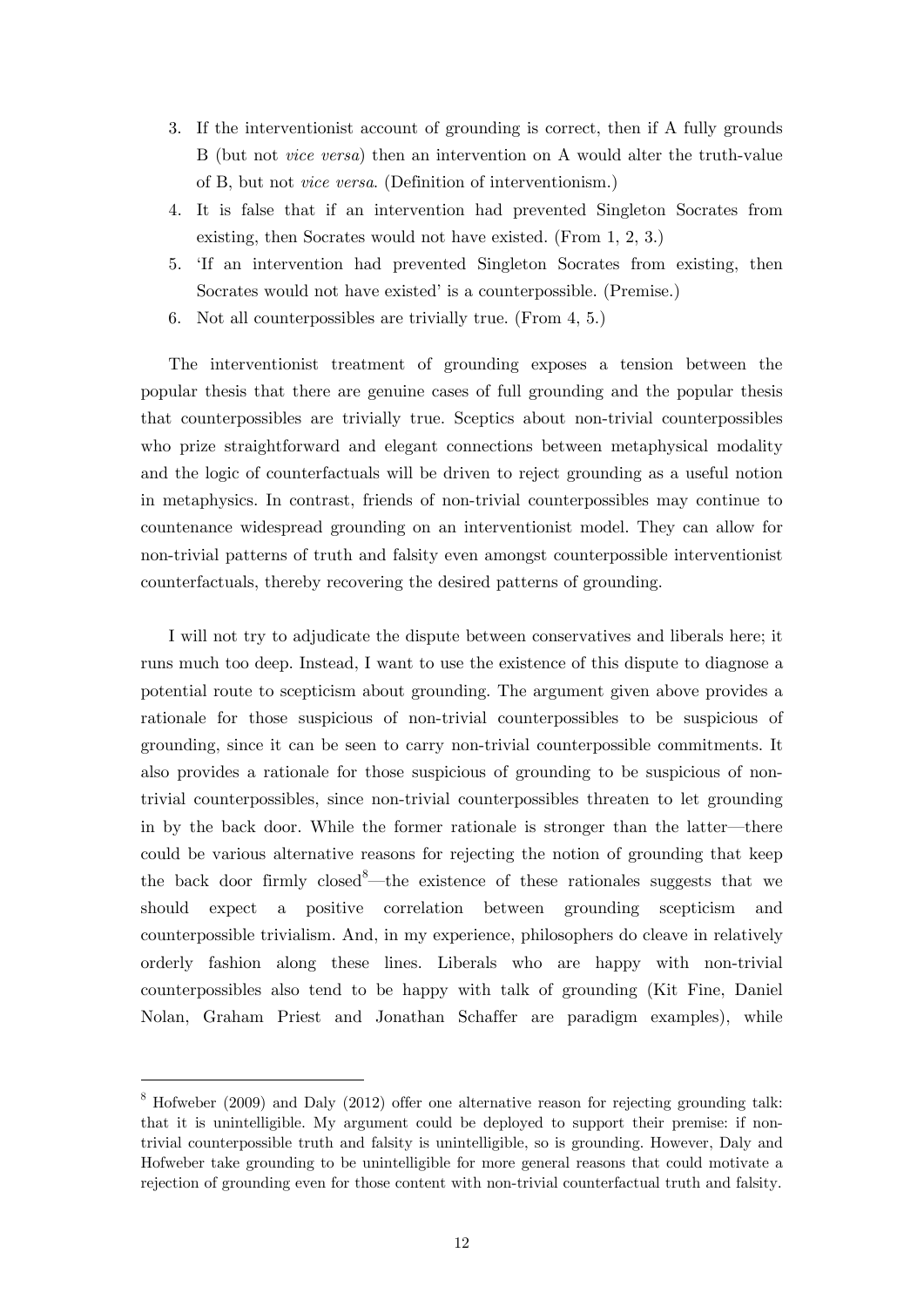$\text{conservative}$  (amongst them David Lewis<sup>9</sup>, Robert Stalnaker<sup>10</sup>, Timothy Williamson<sup>11</sup> and Jessica Wilson<sup>12</sup>) are suspicious both of non-trivial counterpossibles and of grounding. The interventionist approach to grounding permits an explanation of this sociological divide: grounding carries an implicit commitment to non-trivial counterpossible truth and falsity.

In tracing suspicions about grounding to suspicions about counterpossible counterfactuals, I do not mean to ascribe to the metaphysics community at large the views that grounding should be given an interventionist analysis and that interventionist models of grounding encode non-trivial counterpossibles. These claims are, as far as I know, original to the present paper. However, it does seem plausible that philosophers working on grounding have recognized, more or less distinctly, that grounding claims are tied up with counterfactual thought that ranges beyond the metaphysically possible. For example, Jessica Wilson (2014) and Thomas Hofweber (2009) both note this feature of grounding while arguing that grounding does not reduce to counterfactual dependence. (It is evident from their discussions that they are envisaging only a reduction to non-counterpossible counterfactual dependence.)

 An analogy may clarify the epistemic position that I seek to diagnose. Suppose, to adapt an example from Putnam (1962, p.660), that cats are expertly-disguised robots sent by aliens to keep an eye on us, and that no humans are aware of this fact. Should the true nature of cats be revealed, it would be misguided to use this to explain why some human (call him Steve) who dislikes robots also dislikes cats. Steve couldn't have disliked cats *on the basis* that they were robots, because he had no idea that they were robots. But, as I see things, our epistemic position with respect to grounding and counterpossible non-triviality is more analogous to a scenario in which the cat-robots are not perfectly disguised, and in which Steve has

<sup>&</sup>lt;sup>9</sup> Lewis did not engage with questions about grounding, as he died before its recent rise to prominence. But in his formulations of metaphysical dependency theses—most notably his doctrine of Humean Supervenience (Lewis 1986 p.ix-xvi)—he uses only the purely modal notion of supervenience. And he is explicit that no stronger notion is required for reductionist projects: "If we limit ourselves to the question how mind finds a place in the world of physics, our work is done. Materialist supervenience offers a full answer." (Lewis 1994 p.55).

<sup>&</sup>lt;sup>10</sup> Discussing a conception of supervenience that is strongly reminiscent of grounding—"as some kind of substantive relation—some kind of metaphysical superglue" (Stalnaker 1996b p.235)—Stalnaker tells us "I am inclined to agree... that the more metaphysically extravagant interpretation of supervenience is obscurantist, perhaps incoherent..." (*ibid*. p.235).

 $11$  In correspondence. Williamson has indicated that he is sceptical that the notion of ground as currently used by metaphysicians can play any useful theoretical role.

 $12$  Wilson is a well-known critic of the notion of ground (J. Wilson 2014). In correspondence, Wilson has indicated that she is also inclined to think that counterpossible counterfactuals are irrelevant for metaphysics, being either trivially true or otherwise defective.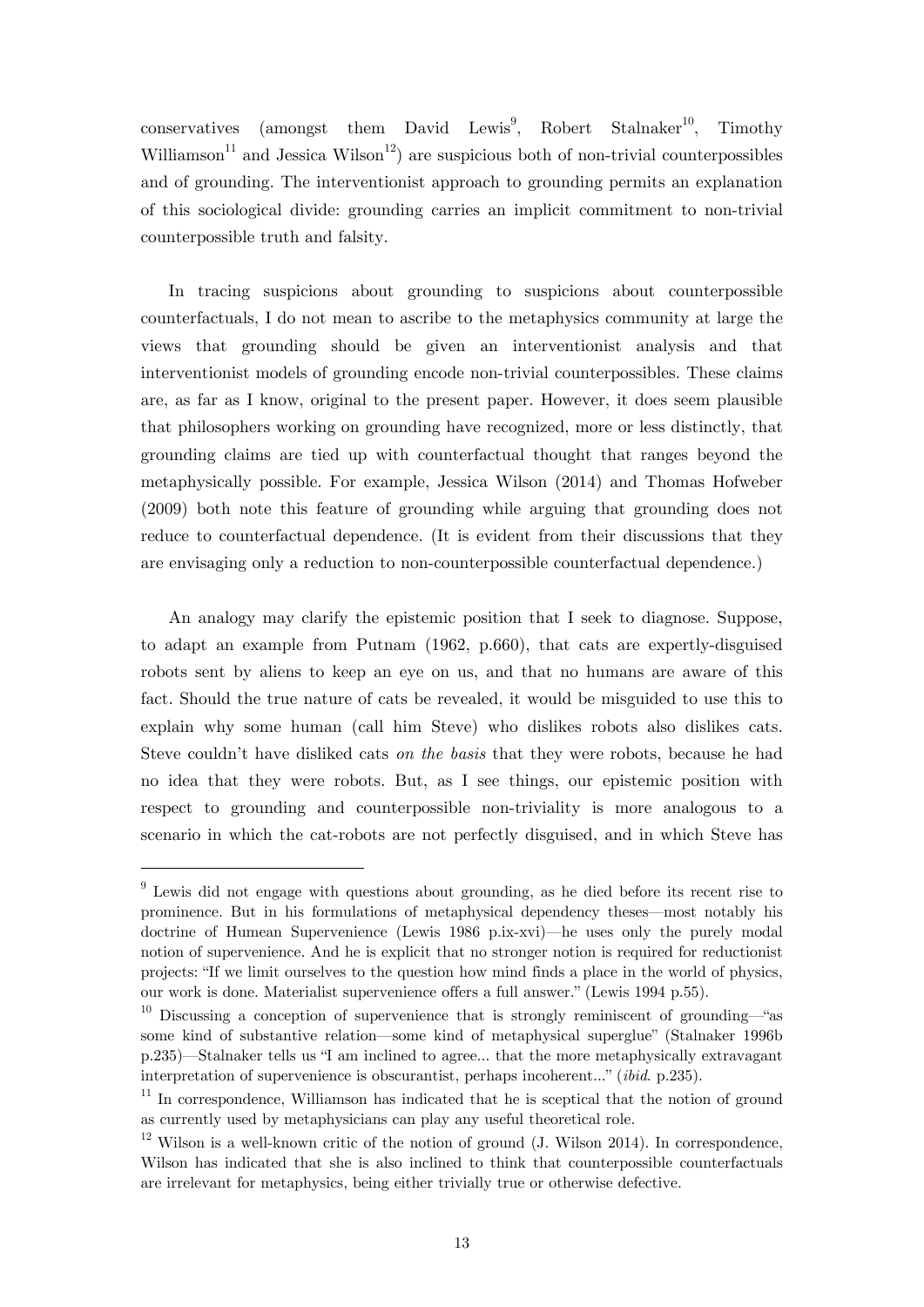consequently sub-consciously or semi-consciously perceived regular robotic aspects to the cats' behaviour. Disliking robots, he comes to dislike cats, even though he is not quite sure why; something in their behavior just freaks him out. When Steve discovers that cats are robots, he thinks to himself: "Ah! – this new information accounts for that strong feeling of mistrust I had about cats, on the source of which I couldn't quite put my finger. But now it makes perfect sense – I dislike cats because cats are robots, and I was indistinctly picking up on that."

#### 6. Conclusion

1

 It is time to sum up. The interventionist approach to grounding provides a way to revive the spirit, if not the letter, of modal analyses of grounding: instead of analyzing grounding in terms of necessitated material conditions, we can analyze it in terms of subjunctive conditionals, using structural-equation models to encode asymmetric patterns of counterfactual dependence. The key is to adopt a theory of counterfactuals that allows for non-trivial counterpossible truth and falsity, which can accordingly underwrite the needed variation in truth-value amongst the counterpossible interventionist counterfactuals encoded in grounding models.

 The argument of this paper has highlighted a divide that runs through contemporary metaphysics, between conservatives who reject counterpossible thought and liberals who endorse it. Recognizing this divide provides us with a new handle on recent controversies over grounding. The intelligibility of grounding rests on the intelligibility of non-trivial counterpossible truth and falsity.  $^{13, 14}$ 

<sup>13</sup> Krakauer (2012) gives an analysis of grounding that also makes use of counterpossible conditionals. However, Krakauer develops his analysis rather differently and does not identify the problematic interventionist counterfactuals (e.g. CF3, CF4) on which my argument turns. In future work I hope to make a detailed comparison between our approaches.

 $14$  For enlightening discussions of the material in this paper, I'm very grateful to Ralph Bader, Sam Baron, Elizabeth Barnes, Helen Beebee, Karen Bennett, Rachael Briggs, Ross Cameron, Vanessa Carr, Esa Diaz-León, Cian Dorr, Daniel Elstein, Nina Emery, Kit Fine, Ned Hall, Thomas Hofweber, Nicholas Jones, Luke Glynn, Carl Hoefer, Alex Kaiserman, Stephan Leuenberger, Dan López de Sa, Elizabeth Miller, Kristie Miller, James Norton, Josh Parsons, Martin Pickup, Oliver Pooley, Alex Reutlinger, Gonzalo Rodriguez-Pereyra, Paolo Santorio, Raul Saucedo, Jon Shaheen, Alex Skiles, Naomi Thompson, Jason Turner, Pekka Väyrynen, Robbie Williams, and Jessica Wilson, and questioners in Barcelona, Birmingham, Brisbane, Leeds, Newark, Oxford and Edinburgh. My particular thanks go to Jonathan Schaffer, who independently developed a very similar interventionist approach to grounding and who has since been unfailingly generous and helpful in correspondence. Schaffer's own presentation of the approach (Schaffer 2016) does not draw attention to the ubiquity of counterpossibles such as CF3 and CF4, but we are in full agreement on the other main points above: the depth of the grounding-causation analogy, the intimate connection between grounding and counterfactuals, and the way in which the structural-equations formalism carries over to grounding. (For some points on which we do disagree, see A. Wilson (MS).)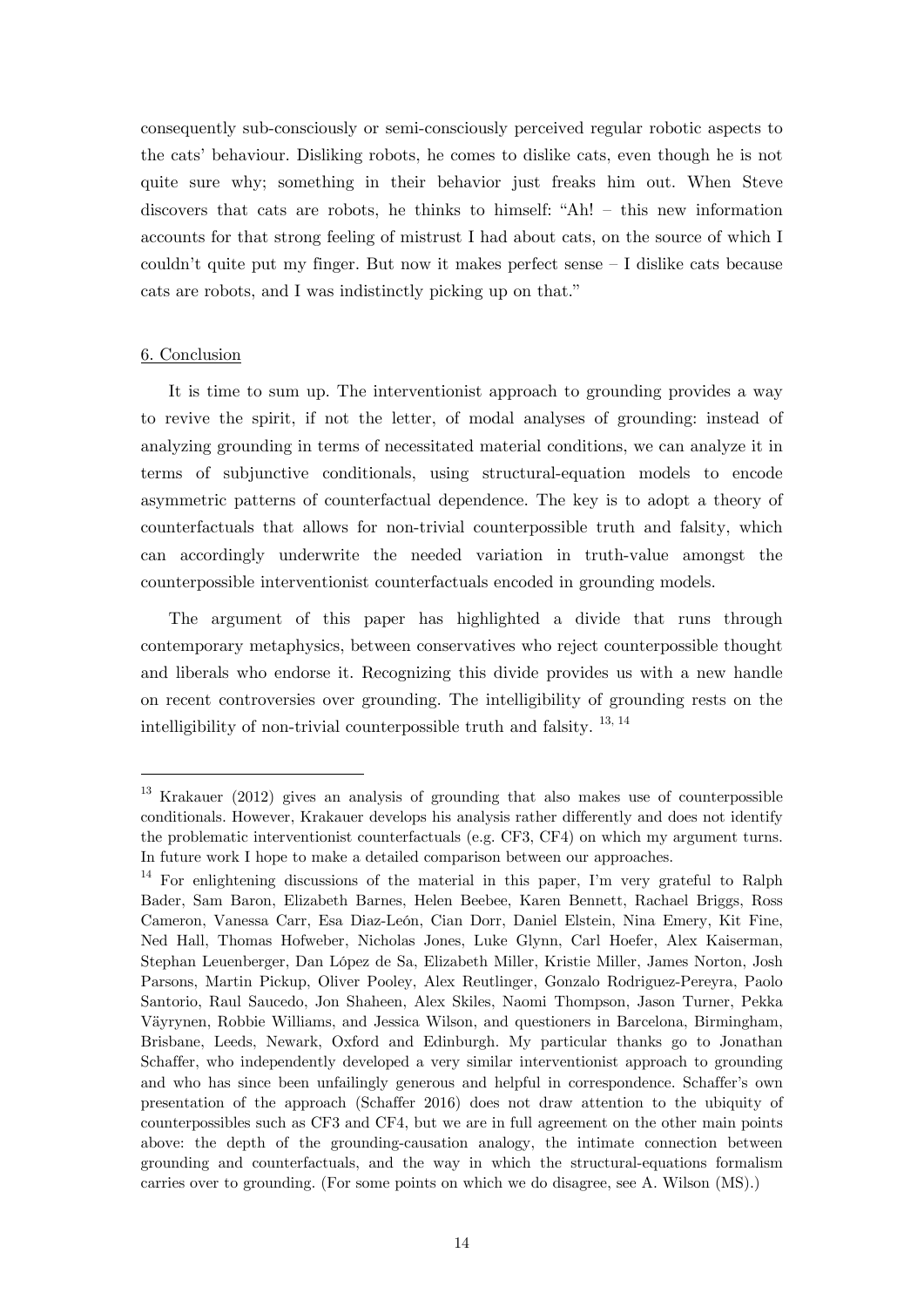#### References

- Bennett, K. Forthcoming. *Making Things Up*. Oxford: Oxford University Press.
- Bennett, K. & McLaughlin, B. 2005. "Supervenience". *Stanford Encyclopaedia of Philosophy*.
- Briggs, R. 2012a. "Interventionist Counterfactuals". *Philosophical Studies* 160(1): 139- 166.
- 2012b. "Truthmaking without Necessitation", *Synthèse* 189(1): 11-28.
- Daly, C. 2012. "Scepticism about grounding", in *Metaphysical Grounding: Understanding the Structure of Reality*, eds. F. Correia & B. Schnieder. Cambridge: Cambridge University Press.
- Elga, A. 2001. "Statistical mechanics and the asymmetry of counterfactual dependence", *Philosophy of Science* (suppl. vol. 68, PSA 2000): S313-S324.
- Fine, K. 2001. "The Question of Realism", *Philosopher's Imprint*, 1(1): p.1-30.
- 2012. "Guide to Ground", in *Metaphysical Grounding: Understanding the Structure of Reality*, eds. F. Correia & B. Schnieder. Cambridge: Cambridge University Press.
- Goodman, J. 2004. "An extended Lewis/Stalnaker semantics and the new problem of counterpossibles", *Philosophical Papers* 33(1): 35–66.
- Hall, N. 2004. "Two concepts of causation", in *Causation and Counterfactuals*, eds. J. Collins, N. Hall & L.A. Paul. Cambridge: MIT Press.
- Hofweber, T. 2009. "Ambitious, Yet Modest, Metaphysics", in *Metametaphysics*, eds. D. Chalmers, D. Manley, & R. Wasserman. Oxford: Oxford University Press.
- Hitchcock, C. 2001. "The Intransitivity of Causation Revealed in Equations and Graphs", *Journal of Philosophy* 98: 273-299.
- Jago, M. 2015. "Impossible Worlds", *Noûs* 49(4): 713-728.
- Krakauer, B. L. 2012. *Counterpossibles*. PhD Dissertation, University of Massachusetts, Amherst.
- Leuenberger, S. 2014. "Grounding and Necessity", *Inquiry* 57(2): 151-174.
- MS. "Two Notions of Fundamentality". Unpublished manuscript.
- Lewis, D.K. 1973a. *Counterfactuals*. Oxford: Blackwell.
- 1973b/1986. "Causation", *Journal of Philosophy* 70(17): 556-567. Reprinted with postscripts in D. Lewis, *Philosophical Papers Vol. II*. Oxford: Blackwell.
- 1979/1986. "Counterfactual Dependence and Time's Arrow", *Noûs* 13(4): 455-476. Reprinted with postscripts in *Philosophical Papers Vol. II*. Oxford: Blackwell.
- 1986. *Philosophical Papers Vol. II*. Oxford: Blackwell.